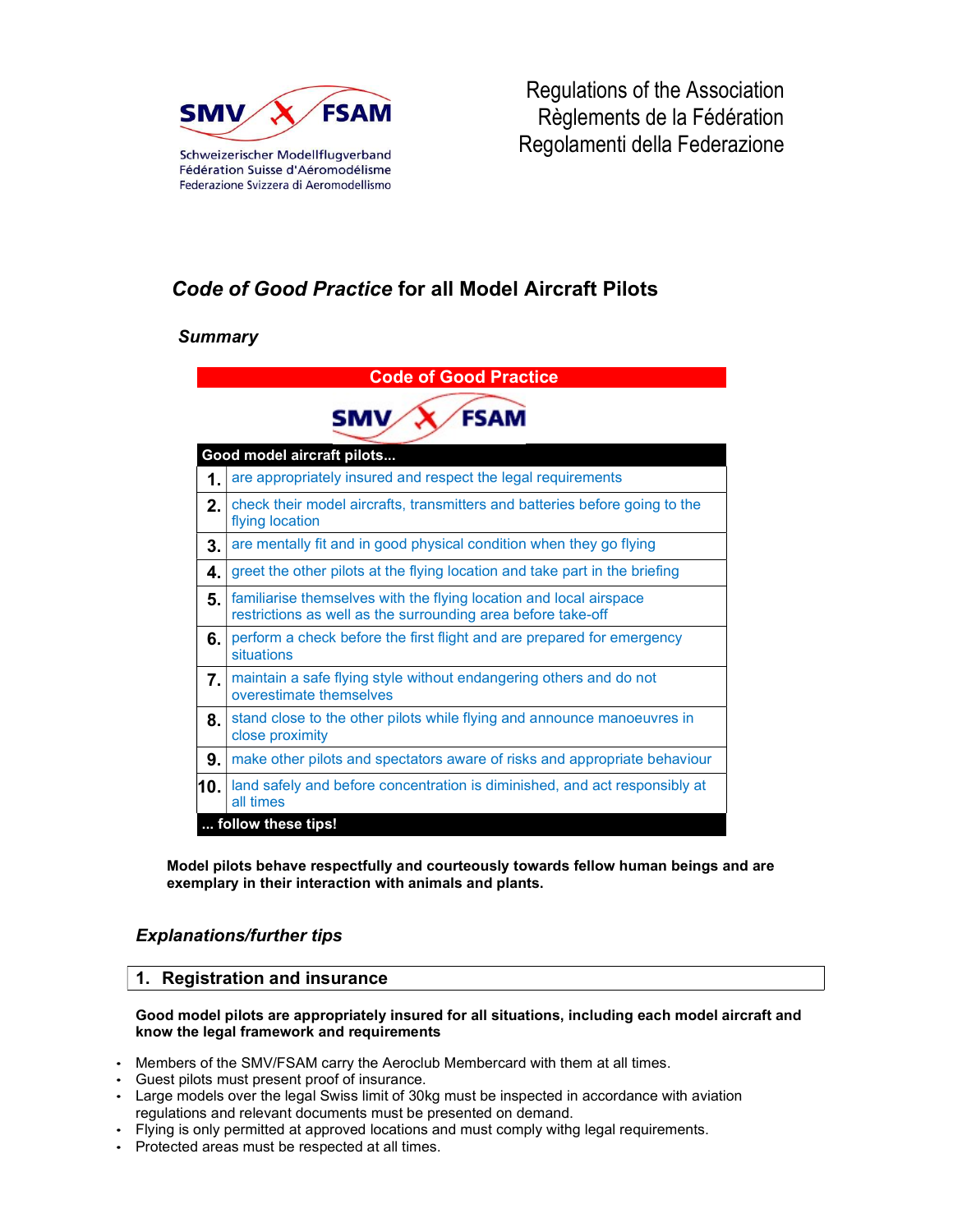# 2. Condition of model aircraft and transmitter

#### Good model pilots come to the flying location with error-free model aircraft as well as adequately charged transmitter and flight batteries

- The rate of battery discharge is extremely high when approaching their minimum voltage. Therefore: A battery with a questionable state of charge is always to be regarded as "empty".
- Inflated or mechanically damaged LiPo batteries should no longer be used.
- Ideally, transmitter and receiver batteries should be fully charged before each day of flying. Batteries may self-discharge during storage.
- Technical problems should always be taken seriously and rectified before going to the flying location: Fluttering servos, strange noises from servos, sluggish control surfaces, "strange behaviour" in the control surfaces, cracks in important glue joints, etc. should always be investigated first and repaired at home. Ignoring problems can endanger the model aircraft and be a threat to safety.
- The heavier and faster the model aircraft is, the smaller the permissible tolerances are.
- Check the propulsion (motor, impeller and turbine suspension, propeller condition, propeller and impeller mount, etc.). Are all fail-safe settings correct? Does the motor stop if the transmitter signal is lost?
- The comprehensive check also includes the other equipment (winch, high-launch rubber, fire extinguisher, catapults, etc.).

# 3. Condition of the pilot

#### Good model pilots are mentally fit and in good physical condition when they go to the flying location

- If you have impaired concentration (illness, mental problems), you should notfly.
- After a night of partying or an extensive meal with alcohol, the ability to concentrate is limited.<br>• In summer, hats and sunglasses are a must.<br>• Those who have impaired eye sight: Get glasses or change hobby!<br>• Good pi
- 
- 
- 
- 

### 4. Behaviour at the flying location

#### Good model pilots greet the other pilots at the flying location and participate in briefings

- Good model aircraft pilots greet those present at the flying location.
- As a guest at a new flying site, they introduce themselves.
- On larger sites (especially slope soaring), introducing yourself to other pilots present is essential. The duty for doing so falls on the last pilot to arrive.
- If more than one pilot is flying, discuss flight behaviour or hold a briefing, including announcing take-offs and landings, flybys/figures, as well as where pilots are standing.

### 5. Conditions at the flying location

#### Good model pilots familiarise themselves with each flying location and the surroundings before take-off

- Where is the permitted flight area?
- Which areas should I avoid?
- Which obstacles should be specifically considered?
- Where do the pilots stand?
- Where can spectators or passers-by be expected?
- Which points on the horizon mark the extended runway direction?
- Where can I land without endangering others if the motor stops during flight or if I have to make an emergency landing and can no longer reach the runway safely?
- What are the wind and visibility conditions?

### 6. Checks before the start

#### Good model pilots think ahead, check the model aircraft before the first flight of the day and are prepared for emergency situations

• Before assembly, check all installations: especially the linkages and electrical plug connections, no loose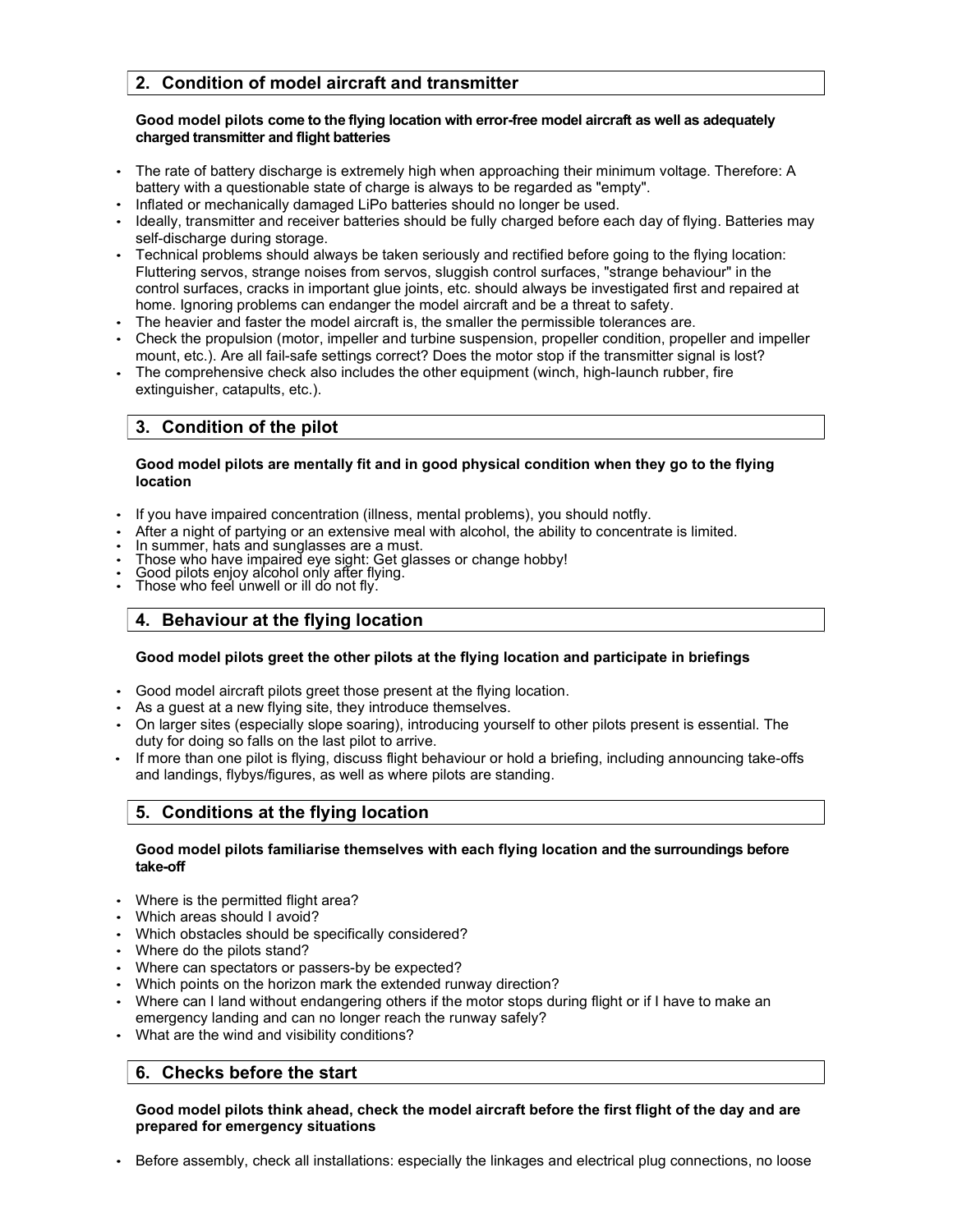parts, no loosened glued joints, etc.

- After assembly, check all joints and the correct alignment of control surfaces, rudders, etc.
- Is the transmitter set to the correct model and flight mode?
- Are the transmitter and receiver batteries still sufficiently charged?
- Combustion models: do you have enough fuel in the tank for another flight?
- Control and switching functions: Does the control input of the transmitter result in the correct and anticipated instruction, including control surface movementof the model aircraft? With cursory checks, incorrectly programmed rudders/control surfaces are often overlooked.
- Check the function of all control surfaces as well as the launch hook, tow release, undercarriage, flaps, etc. Servos must never be mechanically blocked.
- Power-up/activate the motor in a manner and direction so that a possible malfunction cannot harm persons or objects.
- Before take-off: Where do I land without endangering others if the engine stops shortly after take-off, the tow line breaks, etc.?
- What obstacles must be considered during the approach?
- Where can I safely abort if people enter the runway during final approach?
- If a model becomes difficult to control, the rule of thumb is: safety first a model grounded in an emergency can be replaced.

# 7. Safety in flight

#### Good model pilots fly safely without endangering others or themselves

- Obstacles such as trees, buildings, hills etc. are always flown over in case of doubt. Flying "in the foreground" of an object is only safe if there is a clear and discernable difference in distance!
- When in doubt, never allow model aircraft to cross in flight a collision is quite likely.
- If several model aircraft are in the air: Pilots stand together and communicate their intentions. Whenever possible, divide the airspace among the model aircraft. Even better: an "airspace supervisor" to help with coordination.
- Approaches should always be made in the direction of the runway. This is the only way to keep the model aircraft on the runway after touchdown without endangering bystanders and other pilots. With large gliders or particularly fast model aircraft, it is often too late to correct the approach axis in the last few metres.
- No model aircraft or persons should stand in the direction of take-off. A model aircraft swerving during the start can be very dangerous. Be careful in case of changing wind or changing the direction of takeoff.

### 8. Security through communication

#### Good model pilots communicate during flight and announce manoeuvres and aerobatic figures to colleagues

- A pilot's intention is communicated loud and clear to the surrounding pilots and spectators.
- The following standard messages are the minimum:
	- **Attention: Start!**
	- Attention: Preparing to land! (as soon as model initiates landing approach)
	- Attention: Landing approach! (as soon as model is on final approach)
	- Attention: Emergency landing! Clear runway! (e.g. after motor failure)
- Third partyconduct: the runway must be kept free for landing model aircraft.
- Model aircraft standing around at the edge of the runway cause stress, especially for less experienced pilots.
- The responsibility for a model aircraft on the ground is always borne by the person who placed it there.

# 9. Exemplary behaviour

#### Good model pilots make pilots and spectators aware of risks and correct behaviour

- Good pilots foster a culture of constructive criticism, where mistakes or wrong behaviour are discussed collegially with those involved with the aim of improving behaviour and avoiding future incidents. Accidents or incidents affect us all.
- Spectators are always welcome and should be made aware in a friendly manner of safe areas to observe the flying.
- Spectators who put themselves in danger should be reminded again in a friendly but firm manner.